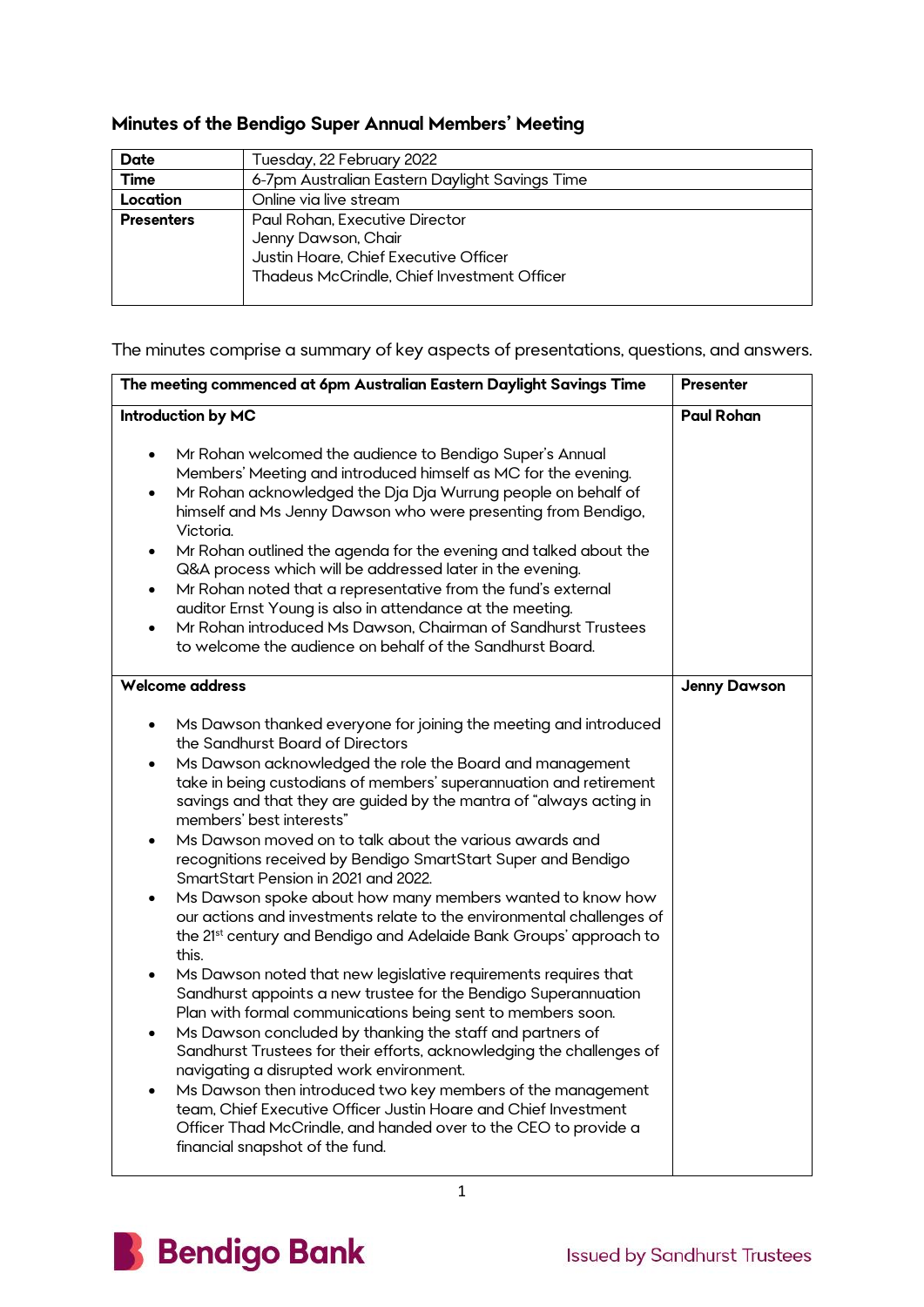|           | Financial snapshot of the fund                                                                                                             | <b>Justin Hoare</b>   |
|-----------|--------------------------------------------------------------------------------------------------------------------------------------------|-----------------------|
|           | Mr Hoare acknowledged the Kaurna people on behalf of himself and                                                                           |                       |
|           | Mr McCrindle who were presenting from Adelaide, South Australia.                                                                           |                       |
| ٠         | Mr Hoare continued on to highlight other significant changes                                                                               |                       |
|           | introduced by the Federal Government including the increase to the                                                                         |                       |
|           | Superannuation Guarantee rate from 9.5% to 10% and the concept of                                                                          |                       |
|           | super 'stapling'.                                                                                                                          |                       |
| ٠         | Mr Hoare then provided a snapshot of the financial position of the                                                                         |                       |
|           | fund noting as at 31 December 2021 there were 19,917 accounts with                                                                         |                       |
|           | \$1.68 billion funds under administration. This had increased by 25% in                                                                    |                       |
|           | the last 3 years and 73.2% in the last 5 years. He noted Sandhurst will                                                                    |                       |
|           | continue to focus on growing the fund while keeping its fees low so                                                                        |                       |
|           | members can maximise their retirement savings.                                                                                             |                       |
| ٠         | Mr Hoare spoke about our first Member Outcomes Assessment                                                                                  |                       |
|           | completed last year and highlighted that all of our investment options                                                                     |                       |
|           | in our MySuper, Choice and Retirement products achieved net returns                                                                        |                       |
|           | that were above the industry average.                                                                                                      |                       |
| $\bullet$ | Mr Hoare acknowledged that this was a testament to the                                                                                     |                       |
|           | investment team who use their expertise to actively monitor the                                                                            |                       |
|           | markets and ensure our members' super is looked after in the long-                                                                         |                       |
|           | term.                                                                                                                                      |                       |
| $\bullet$ | In addition to this our annual fees based on a \$50,000 MySuper                                                                            |                       |
|           | account balance were 40% lower than the industry average.                                                                                  |                       |
|           | Mr Hoare said that the Member Outcomes Assessment is currently                                                                             |                       |
|           | being finalised for the 202021 financial year. Mr Hoare then handed                                                                        |                       |
|           | over to the Chief Investment Officer to talk about the current market                                                                      |                       |
|           |                                                                                                                                            |                       |
|           | climate and provide an investment update.                                                                                                  |                       |
|           | Investment update                                                                                                                          | <b>Thad McCrindle</b> |
| $\bullet$ | Mr McCrindle outlined that he will talk about market conditions in the                                                                     |                       |
|           | last financial year, discuss how investment options in Bendigo Super                                                                       |                       |
|           | have been performing and our approach to managing these                                                                                    |                       |
|           | investment options and then briefly talk about our market outlook.                                                                         |                       |
|           | <b>Market Conditions:</b>                                                                                                                  |                       |
| ٠         | Market performance and economic conditions strong through to the                                                                           |                       |
|           | end of 2021                                                                                                                                |                       |
|           | Economic growth has persisted despite the lockdowns in Australia                                                                           |                       |
|           | and overseas, such that the 2021 calendar year saw the strongest                                                                           |                       |
|           | economic growth in 15 years.                                                                                                               |                       |
|           | This strong growth has led to the highest one-year returns for almost                                                                      |                       |
|           | all our investment options in Bendigo Smart Start Super. High market                                                                       |                       |
|           | returns are a real gift to us all as our super balance gets a bump up -<br>this means more spending when we retire.                        |                       |
| ٠         | Strong economic conditions have also led to a rise in inflation                                                                            |                       |
|           | throughout 2021. As at 31 December 2021, Australian inflation as                                                                           |                       |
|           | reported by the consumer price index is running at 3.5% annual                                                                             |                       |
|           | increase. This increase brings inflation back up to levels last seen in                                                                    |                       |
|           | the Global Financial Crisis of 2008.                                                                                                       |                       |
| ٠         | While all of these conditions favoured large company shares in 2021                                                                        |                       |
|           | with the ASX 200 rising 18.6% and the Global Shares rising 29.6%,                                                                          |                       |
|           | they were a headwind for fixed income investments as yields rose.                                                                          |                       |
|           | Performance of our investment options:                                                                                                     |                       |
|           | Mr McCrindle spoke about the Bendigo Growth Index Fund, our most                                                                           |                       |
|           | popular investment option in Bendigo Super, delivered a net return of<br>14.5% for 2021 leaving the 10-year compound return at 10.39% p.a. |                       |

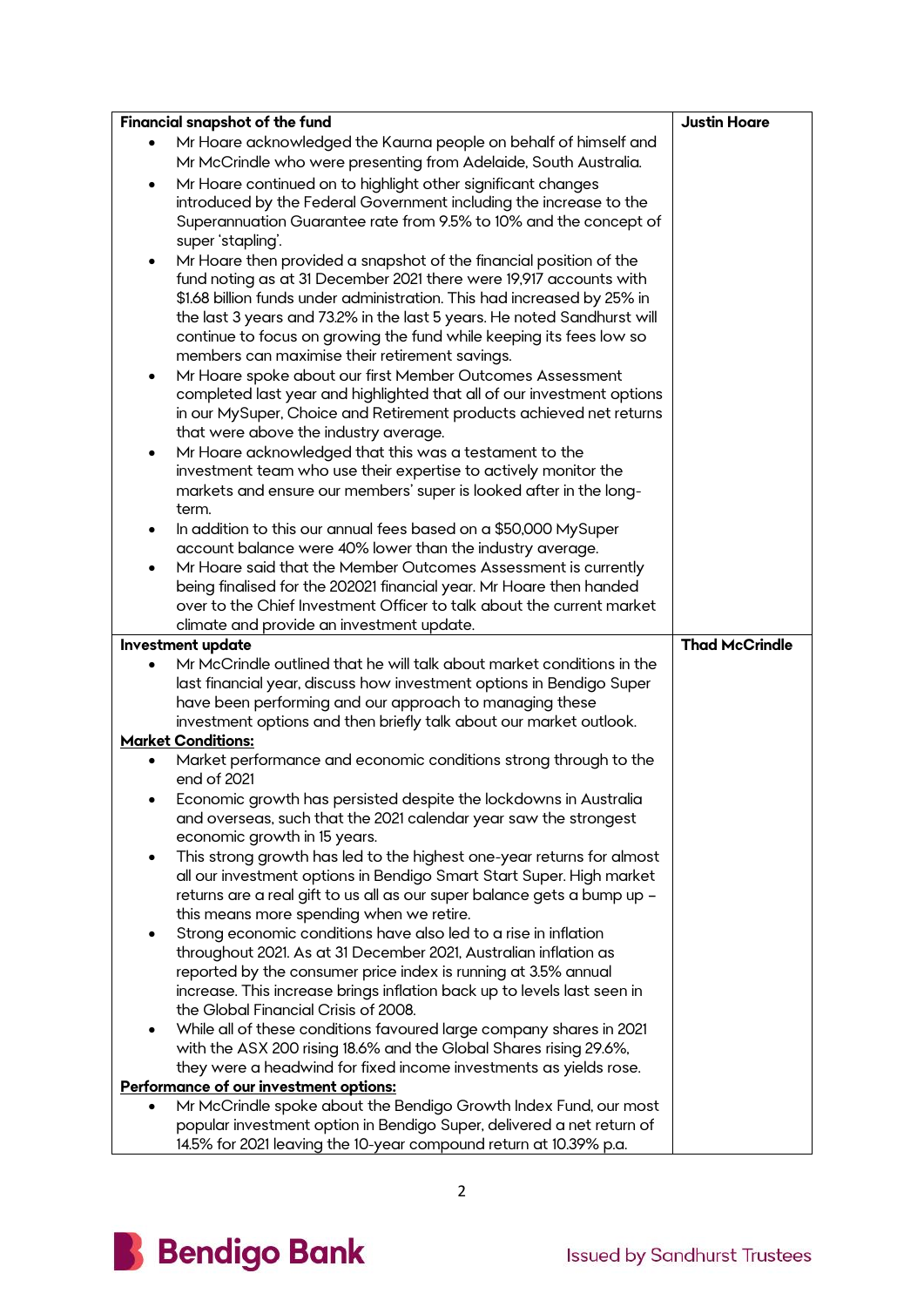| $\bullet$<br>$\bullet$<br>٠<br>٠ | Mr McCrindle then highlighted that most of our Bendigo Super<br>Investment options performed very strongly compared to their peers,<br>many appearing in the top 10% of their peer groups and all options<br>exceeding broad indices.<br>Market outlook<br>Mr McCrindle moved on to talk about his market outlook, recognising<br>where we are in the business cycle and with the COVID-19 pandemic<br>moving towards having a smaller impact on the economy,<br>reasonable returns are expected over the next few years from shares<br>and other growth investments.<br>Mr McCrindle said he expects a period of volatility through the<br>coming months in 2022 with share markets finishing around or<br>perhaps a little higher than where they started at the beginning of the<br>current financial year.<br>High inflation is pushing central banks like the Reserve Bank of<br>Australia and the US Federal Reserve toward rate rises. This action                                                                                                                                                                                                  |                     |
|----------------------------------|------------------------------------------------------------------------------------------------------------------------------------------------------------------------------------------------------------------------------------------------------------------------------------------------------------------------------------------------------------------------------------------------------------------------------------------------------------------------------------------------------------------------------------------------------------------------------------------------------------------------------------------------------------------------------------------------------------------------------------------------------------------------------------------------------------------------------------------------------------------------------------------------------------------------------------------------------------------------------------------------------------------------------------------------------------------------------------------------------------------------------------------------------------|---------------------|
| ٠<br>٠<br>$\bullet$              | dampens economic growth and inflation and so shares can start<br>swinging around as their earnings are no longer improving in a<br>straight line.<br>Mr McCrindle continued on to say that interest rates would rise<br>moderately in 2022 which will increase the return on cash and income<br>investments. However, this may pose a problem for fixed income and<br>would see mortgage repayments rise for consumers with variable<br>rate mortgages.<br>Mr McCrindle concluded by saying that he likes to think of the current<br>market conditions like a kettle coming off the boil, the water is<br>starting to cool, but it is still warm. He stated that there are<br>opportunities out there that the team is looking to actively allocate to<br>navigate these conditions.<br>Mr McCrindle concluded by encouraging members who make their<br>own investment choices to stick with an appropriate long-term<br>strategy. He then handed back to the CEO to talk about future plans<br>for the fund.                                                                                                                                              |                     |
|                                  | Strategic update                                                                                                                                                                                                                                                                                                                                                                                                                                                                                                                                                                                                                                                                                                                                                                                                                                                                                                                                                                                                                                                                                                                                           |                     |
| ٠<br>٠<br>٠                      | Mr Hoare began by talking about how Bendigo Superannuation Pty<br>Ltd has recently been established with the sole purpose of being the<br>Trustee of the Bendigo Superannuation Plan and to look after the<br>interests of it's members. The transition is expected to take place on<br>or around 1 May 2022 and members will receive formal<br>communications in the coming months.<br>Mr Hoare confirmed there are no plans or discussions to merge with<br>another fund. Our laser focus is on ensuring that regardless of scale<br>we provide the right service and return to our members, at the right<br>place.<br>Mr Hoare discussed the intention by the federal government to<br>introduce a Retirement income covenant from 1 July 2022. This will<br>require all superannuation trustees to have a documented strategy to<br>identify the retirement income needs of its fund members, as well as<br>to develop a plan to service those needs of members as they are<br>able to achieve similar outcomes at a much lower cost. He then<br>highlighted the key aspects the strategy must consider and said the<br>process is currently underway. | <b>Justin Hoare</b> |
|                                  | Mr Hoare concluded the presentations for the evening and handed<br>over to the MC to begin the Q&A session.                                                                                                                                                                                                                                                                                                                                                                                                                                                                                                                                                                                                                                                                                                                                                                                                                                                                                                                                                                                                                                                |                     |

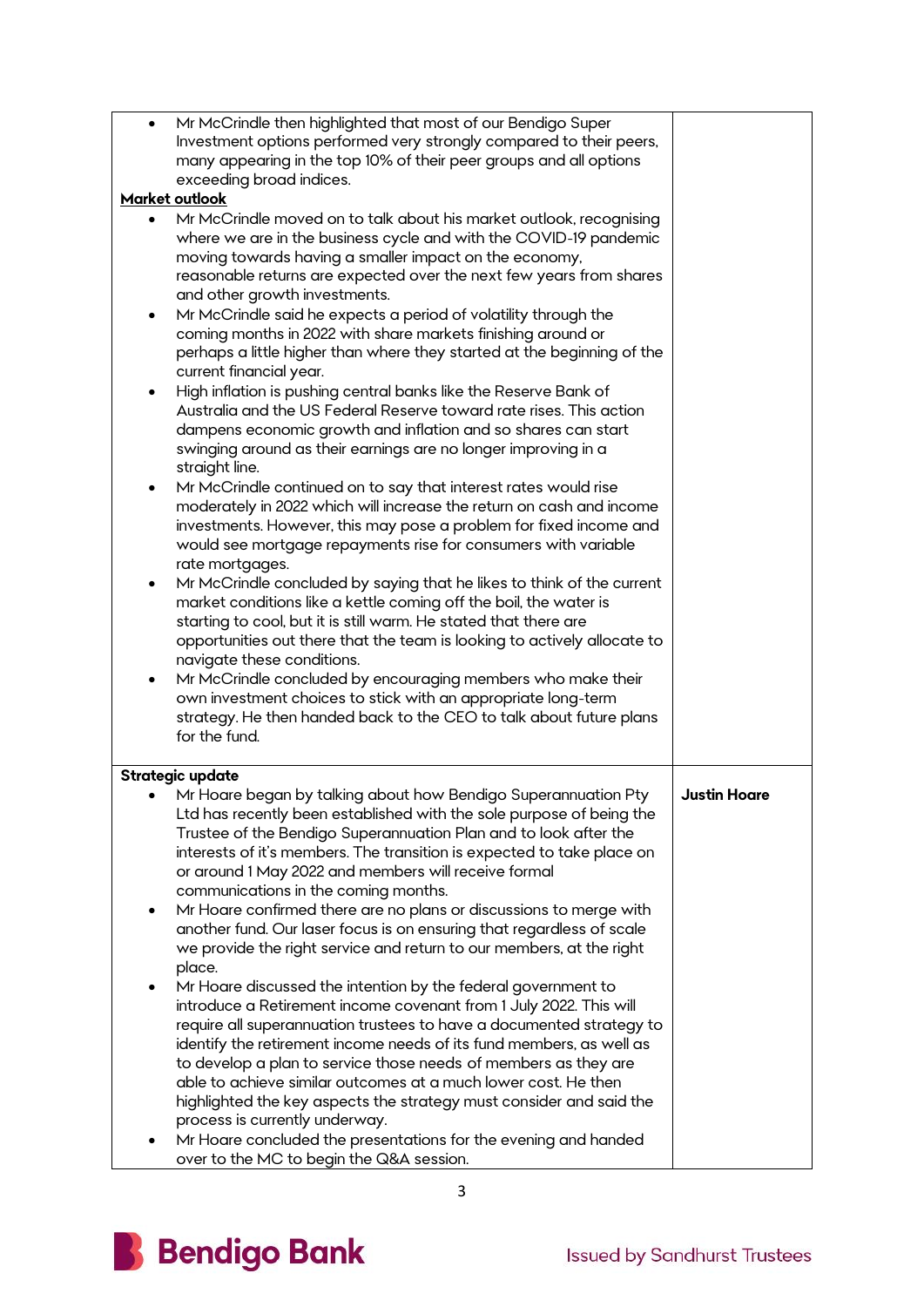| <b>Q&amp;A Session</b>                                                                                                                                                                                                                                                                                                                                                                                                                             | Respondent            |
|----------------------------------------------------------------------------------------------------------------------------------------------------------------------------------------------------------------------------------------------------------------------------------------------------------------------------------------------------------------------------------------------------------------------------------------------------|-----------------------|
| I would like to clarify if any of my Bendigo SmartStart Super is going<br>1.<br>towards funding any fossil fuel projects, if we have a Fossil fuel exclusion<br>policy and why we don't currently publicly disclose our investment<br>holdings to clarify this position? This is critically important to me as a<br>young super holder.                                                                                                            |                       |
| We have a strong oversight process for the management of Bendigo<br>Super and each of its investment options that includes climate risk<br>amongst others.                                                                                                                                                                                                                                                                                         | <b>Thad McCrindle</b> |
| The Bendigo and Adelaide Bank Group, which Sandhurst is part of, has<br>a climate action plan that includes a commitment that we will not<br>directly lend to projects in:<br>Coal<br>$\bullet$<br>Coal steam gas<br>٠<br>Crude oil<br>$\bullet$<br>Natural gas<br>$\bullet$<br>Native forest logging<br>$\bullet$                                                                                                                                 |                       |
| Bendigo Super does not however have a policy to divest all shares and<br>bonds that are involved in fossil fuels.                                                                                                                                                                                                                                                                                                                                  |                       |
| The current exposure to fossil fuel industries across all of our investment<br>options which are as follows:<br>1.9% in the Oil & Gas industry; and<br><0.1% in Coal producers<br>$\bullet$                                                                                                                                                                                                                                                        |                       |
| As mentioned in our presentation, we are taking a series of steps around<br>climate change and are strong supporters of the transition to net zero<br>emissions by 2050.                                                                                                                                                                                                                                                                           |                       |
| One of the important principals of our plan is for members to be<br>empowered and have the ability to set their own investment strategy<br>and choose their investment options. For members with strong<br>environmental or social values that they would like expressed in their<br>Bendigo Super investments, I encourage you to read more about the<br>Bendigo Socially Responsible Growth Fund.                                                |                       |
| This fund applies ESG processes over all share investments and some<br>fixed income. It excludes tobacco, gambling, adult entertainment and<br>controversial weapons. The fund has only 1/3 of the carbon intensity of<br>the index funds, only 0.5% invested in Oil and gas and no Coal shares.<br>The fund also has an investment in some private assets that have a<br>positive impact on social issues including provision of health services. |                       |
| We are doing more work regarding our disclosure in this area. In the<br>coming months we will be reporting the holdings of the Super plan and<br>each of its options. In some instances, this may not give full visibility to all<br>of the end securities in all cases. Our reporting is maturing, and later in                                                                                                                                   |                       |

 $\overline{\mathbf{4}}$ 

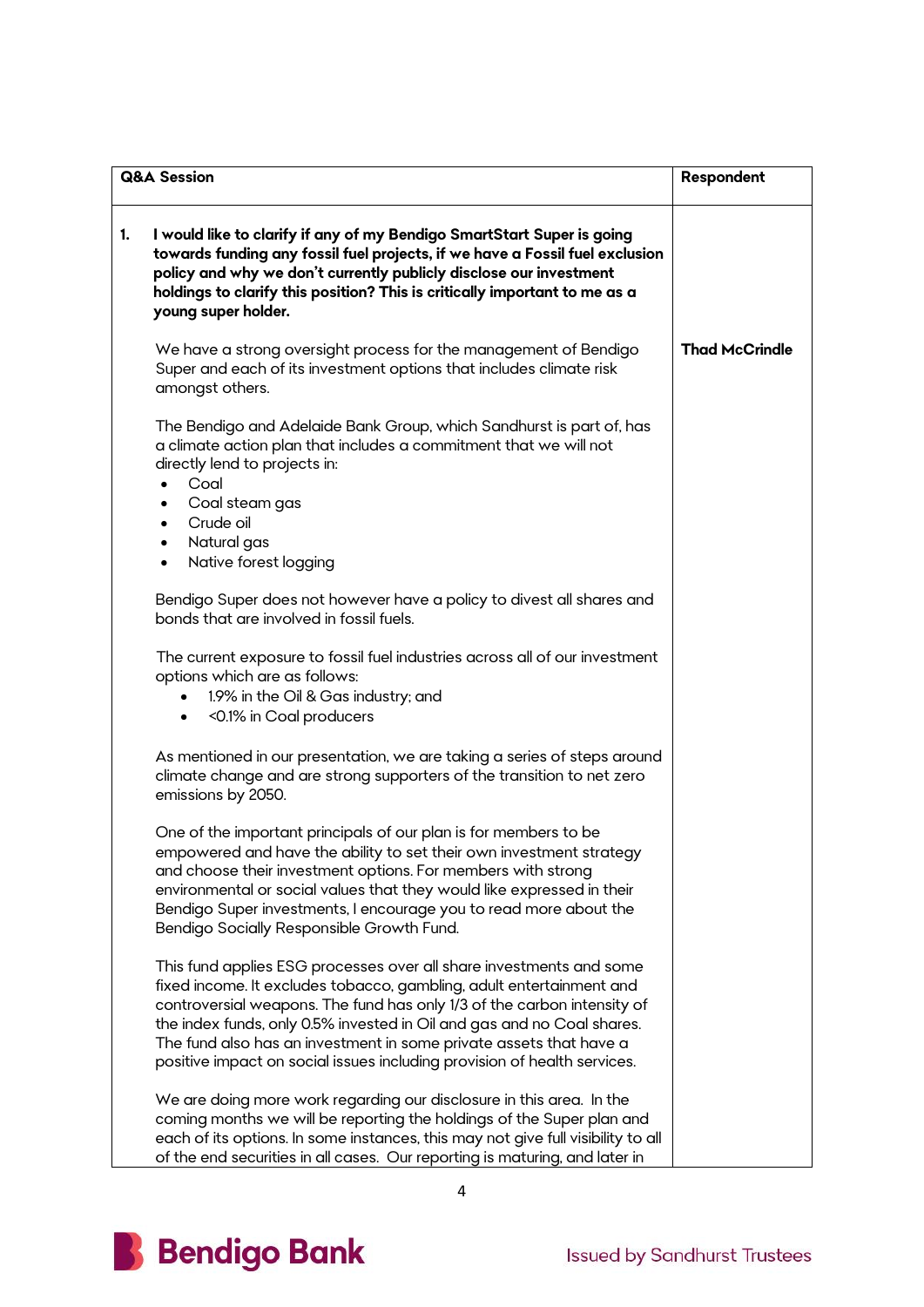|    | the year we will be releasing an ESG report on the fund and its options.<br>Look out for this report that we hope to continue to develop further<br>each year.                                                                                                                                                                                                                                                                                                           |                       |
|----|--------------------------------------------------------------------------------------------------------------------------------------------------------------------------------------------------------------------------------------------------------------------------------------------------------------------------------------------------------------------------------------------------------------------------------------------------------------------------|-----------------------|
| 2. | Why am I losing money from my super, instead of gaining some profits?                                                                                                                                                                                                                                                                                                                                                                                                    |                       |
|    | When we discuss returns, the point in time you are talking from has a big<br>impact on the numbers. I have mentioned the returns for the financial<br>year and calendar year were very high for the options that invest in<br>shares - 11 of the 13 options. January saw some negative returns for<br>shares and so most investment options values fell for the month.                                                                                                   | <b>Thad McCrindle</b> |
|    | We know that share markets generally do not move in a straight line.<br>There are often periods of growth, followed by periods of negative<br>return. The weakness in January has been driven by the rising inflation<br>and the linked expectations of rising interest rates.                                                                                                                                                                                           |                       |
|    | I encourage all our members to make sure your selected investment<br>options suit your personal needs and risk appetite, so that you are<br>comfortable retaining it for the long term.                                                                                                                                                                                                                                                                                  |                       |
|    | Lastly, the profits of companies and income from fixed interest is passed<br>through the investment options. Income distributions from all our<br>investment options were paid in early January into our members'<br>accounts. You can view these by logging into your account online.                                                                                                                                                                                   |                       |
| 3. | With entrances into the market such as Stake who offer greater<br>flexibility in investment options how are Bendigo going to respond to this<br>demand for greater flexibility whilst keeping costs low?                                                                                                                                                                                                                                                                 |                       |
|    | I understand Stake to be a SMSF offering and I won't comment<br>specifically on that particular product but SMSF offerings do give<br>flexibility and put control and accountability with the member who is<br>ultimately in some way the trustee as well.                                                                                                                                                                                                               | <b>Justin Hoare</b>   |
|    | From our perspective we're really confident in the 12 diversified<br>investment options that we have, and more importantly our processes in<br>place to manage and monitor those options. As trustee, we have the<br>responsibility to monitor the investment options that we offer and<br>ensure they are the best possible options for our members. This does<br>reduce the ability to be able to have a very broad investment menu or<br>enable a lot of flexibility. |                       |
|    | Having said that we are always looking at the decisions made by<br>members; looking at where the investments are going within our menu<br>and also looking out for feedback through surveys that we do. We also<br>welcome your feedback at any time. I encourage the person who posed<br>the question to get in touch and tell us more about what they're looking<br>for through that type of product.                                                                  |                       |
|    | But really, I think I can't emphasise the importance we place on making<br>sure that for the investments we do offer, we are able to manage and<br>monitor them to the extent that we really want to ensure that the right<br>amount of oversight exists for our members.                                                                                                                                                                                                |                       |